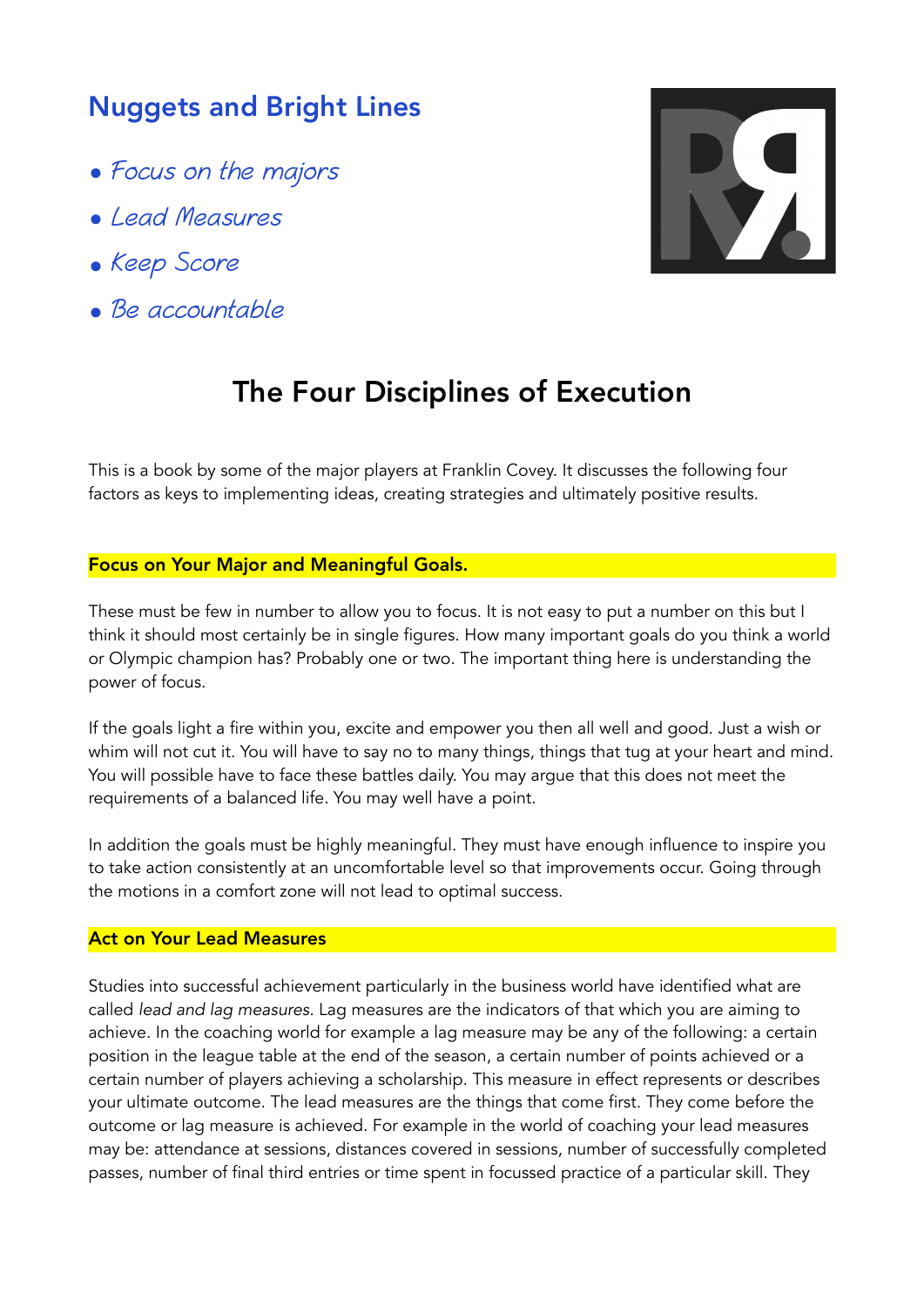are activity based and under our control. It is possible to control to a greater or lesser degree the lead measures which is fundamental to why this method works.

Focussing on lead measures reduces unnecessary anxiety and wasted time. It allows you to do what is known to be the best possible action to get closer to the goal. The thinking and analysis has been done. All that is left is to take action and repeat the process. This of course does not mean there should be no feedback or review of progress. Successful movement towards an objective requires appropriate analysis following action so that necessary adjustments can be made. If a ship sailing to a destination does not adjust its course one or two degrees regularly it will end up far away from its originally intended destination. What are your key lead measures? Write them down and do them as a priority on a consistent basis.

### Keep Score

Evidence suggests that whatever we observe, or even more beneficially keep score or track of, will grow. People who track their weight are nearer to their desired weight than those who don't. Keeping score allows you to know where you are in relation to where you want to be. Not keeping score is not knowing where you are. Try punching in a destination on a satellite navigation tool and asking for directions without a starting point. You have to know where you are. It enables you to track progress. It is vital for psychological well being to know how you are doing. Keeping score will inspire you to do more, to be better and to attempt to make incremental improvements. Experts say the optimum level of stretch we should be aiming for is four per cent. Often this is our best estimate but it is better than not estimating at all. Only by knowing how we are doing can we make quality judgements as to how much we should be stretching ourselves. It all requires a score of some kind. Keep score. It has been proven time and time again that when accurate scores are kept and made available for all to see performances go up. This is the effect that game and session analysis is having in the world of sports. There are less places to hide. Scores tell the truth. The truth is where it starts and finishes. Without it, it's just a haze.

### Be Accountable

Should this section really need much explanation? How accountable are you? Maybe we can hold our heads high, rest them on the pillow come evening and sleep well. By definition being accountable means being required to take responsibility. It means taking conscious decisions and being happy to be transparentl if only to ourselves. Forced to read the definition it may seem daunting. It is daunting to take full responsibility for your life. Being daunted is part of the hero's journey. Embrace it, stand up and be accountable.

\_\_\_\_\_\_\_\_\_\_\_\_\_\_\_\_\_\_\_\_\_\_\_\_\_\_\_

#### The Author

*Rob is a UEFA qualified coach with a League Managers Association qualification and a science and medicine background. He has worked in the football industry in Europe, The USA, Asia and Africa; at International, Premiership, League, Non-League and grass roots levels with both World Cup and European Championship*